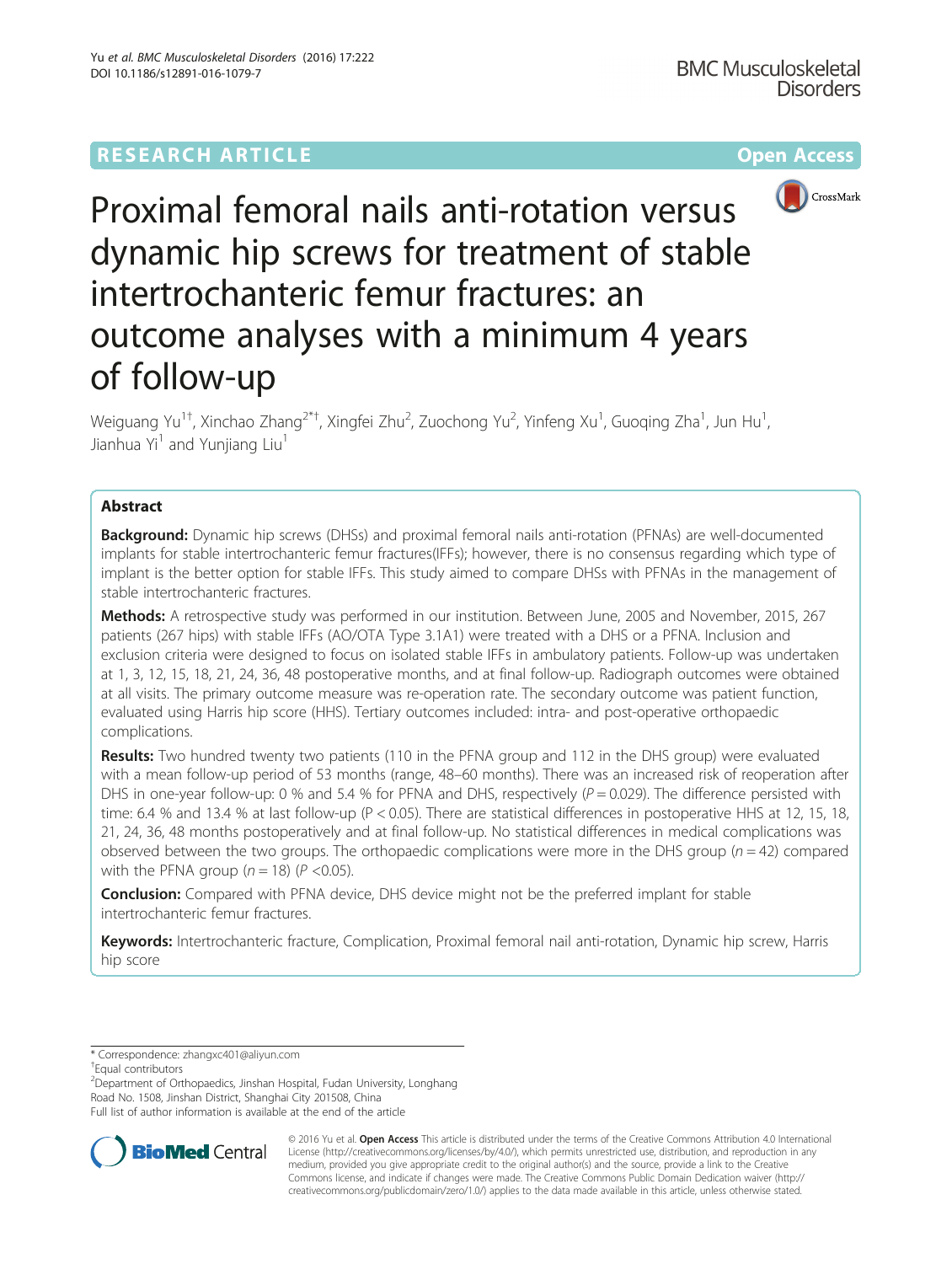## <span id="page-1-0"></span>Background

The debate continues about how best to select implant of intramedullary fixation or extramedullary fixation for stable intertrochanteric femur fractures (IFFs), and there has not been a conclusive answer in the literature whether stable IFFs are excellently treated with a Dynamic hip screw(DHS) or a proximal femoral nail antirotation(PFNA) [[1, 2\]](#page-5-0). Some randomized clinical trials (RCTs) found no difference of implants in long-term functional outcome between the two devices [\[3](#page-5-0)–[6](#page-5-0)]. Bhandari et al. [\[7](#page-5-0)] reported that there were no large differences in IFF risk between the DHS and the PFNA. Nevertheless, a meta-analysis reported that a higher reoperation rate occurred after a DHS [[2\]](#page-5-0). Jones et al. [\[8](#page-5-0)] concluded a DHS should not be recommended for stable IFFs. Because there were higher fixation failure rates, postoperative femoral fractures in particular after DHS fixation.

Thus, although there is, in theory, an advantage to using an intramedullary device (PFNA) for stable IFFs, firm conclusions regarding the best implant for stable IFFs cannot be drawn. In addition, there has been not a consistent fracture classification to interpret the data. However, there has been a trend toward more DHSs in stable IFFs, even though evidence of its increased use is missing [[2\]](#page-5-0). A less pronounced trend existed in our country, but we still treat nearly 60 % of all stable IFFs with a PFNA.

The purpose of this study was to compare outcomes and complications between DHS and PFNA in the treatment of stable IFFs. The hypothesis was that DHS would have more complications and worse outcome than PFNA.

## Methods

This study was reviewed and approved by the review board of the First Affiliated Hospital, Sun Yat - sen University, and an exemption from informed consent was obtained from our responsible Investigational Ethical Review Board. All clinical investigations have been conducted according to the principles expressed in the Declaration of Helsinki. Between June, 2005 and November, 2015, 267 patients (267 hips) with stable IFFs (AO/ OTA Type 3.1A1) were treated with a DHS or a PFNA in our hospital. The inclusion criteria were: age of 60–92 years, good cognitive function, a stable IFF(type AO/ OTA 31.A1.1, 1.2, 1.3), DHS or PFNA fixation device (DHS: standard screw/blade; Synthes, West Chester, PA, USA; PFNA: a solid titanium nail, 200 or 240 mm in length, 11 or 12 mm in diameter, 125° or 130° in CCD, Smith & Nephew, Memphis, Tennessee), fractures caused by falls when standing and were considered relatively low energy injuries, the operation performed on average 4 days (range, 1–10 days) after patients' admission. Exclusion criteria were: pathological fractures or the presence of metastatic disease, poly-trauma, severe osteoarthritis, chemotherapy, fractures caused by crushing or car accidents. unable to work before injury, ASA score V, ipsilateral lower-limb surgery, or contralateral hip fracture. Based on these criteria, 32 patients were excluded; and 10 refused to participate leaving 225 patients eligible for the study. During the follow-up period, 2 patient from the PFNA group died in a car accident and 1 patient from the DHS group died of a heart attack. Therefore, 222 patients (222 primary operations) included in the final analysis were randomised for treatment into 2 groups, PFNA  $(n = 110)$  and DHS  $(n = 112)$ .

Baseline data included patient age, gender, ASA grade, quality of bone, length of follow-up, Body Mass Index, AO/OTA classification, quality of reduction, mean time to bone healing and ASA rating of operative risk (Table 1). The intra- and post-operative outcomes included osteosynthesis complications, and postoperative Harris Hip Score (HHS). The radiographic outcomes (non-union or mal-union, femur shaft fracture after implant removed, femoral head necrosis, cut-out, periimplant fractures) was assessed immediately at 1, 3, 12,

Table 1 Patient characteristics in both groups

| Variable                                 | PFNA $(n = 110)$ | $DHS (n = 112)$  | $P$ value |
|------------------------------------------|------------------|------------------|-----------|
| Age (years)                              | $72.02 \pm 6.50$ | $73.05 \pm 7.48$ | 0.272     |
| Sex (M:F)                                | 51:59            | 57:55            | 0.500     |
| ASA grade, No.                           |                  |                  | 0.738     |
| ı                                        | 36               | 29               | 0.263     |
| $\mathbf{  }$                            | 12               | 13               | 0.869     |
| $\mathbf{III}$                           | 29               | 33               | 0.941     |
| $\mathsf{IV}$                            | 33               | 37               | 0.626     |
| Quality of bone<br>(Singh's index grade) |                  |                  | 0.412     |
| $\leq$ 3                                 | 47               | 54               |           |
| >3                                       | 63               | 58               |           |
| Length of follow-up (months)             | $52.83 \pm 8.58$ | $53.71 + 7.65$   | 0.417     |
| Body Mass Index(BMI, kg/m2)              | $30.64 \pm 1.35$ | $31.03 \pm 2.19$ | 0.111     |
| AO/OTA classification(NO.)               |                  |                  | 0.729     |
| 3.1A1.1                                  | 43               | 42               | 0.807     |
| 3.1A1.2                                  | 33               | 39               | 0.443     |
| 3.1A1.3                                  | 34               | 31               | 0.597     |
| Quality of reduction                     |                  |                  | 0.465     |
| Good                                     | 98               | 103              |           |
| Acceptable                               | 12               | 9                |           |
| Poor                                     | $\Omega$         | $\mathbf 0$      |           |
| Mean time to bone<br>healing(weeks)      | $14.54 \pm 2.39$ | $15.08 \pm 2.26$ | 0.083     |
| Pre-operative Harris Hip<br>Score(HHS)   | $39.40 \pm 2.99$ | $39.60 \pm 2.98$ | 0.622     |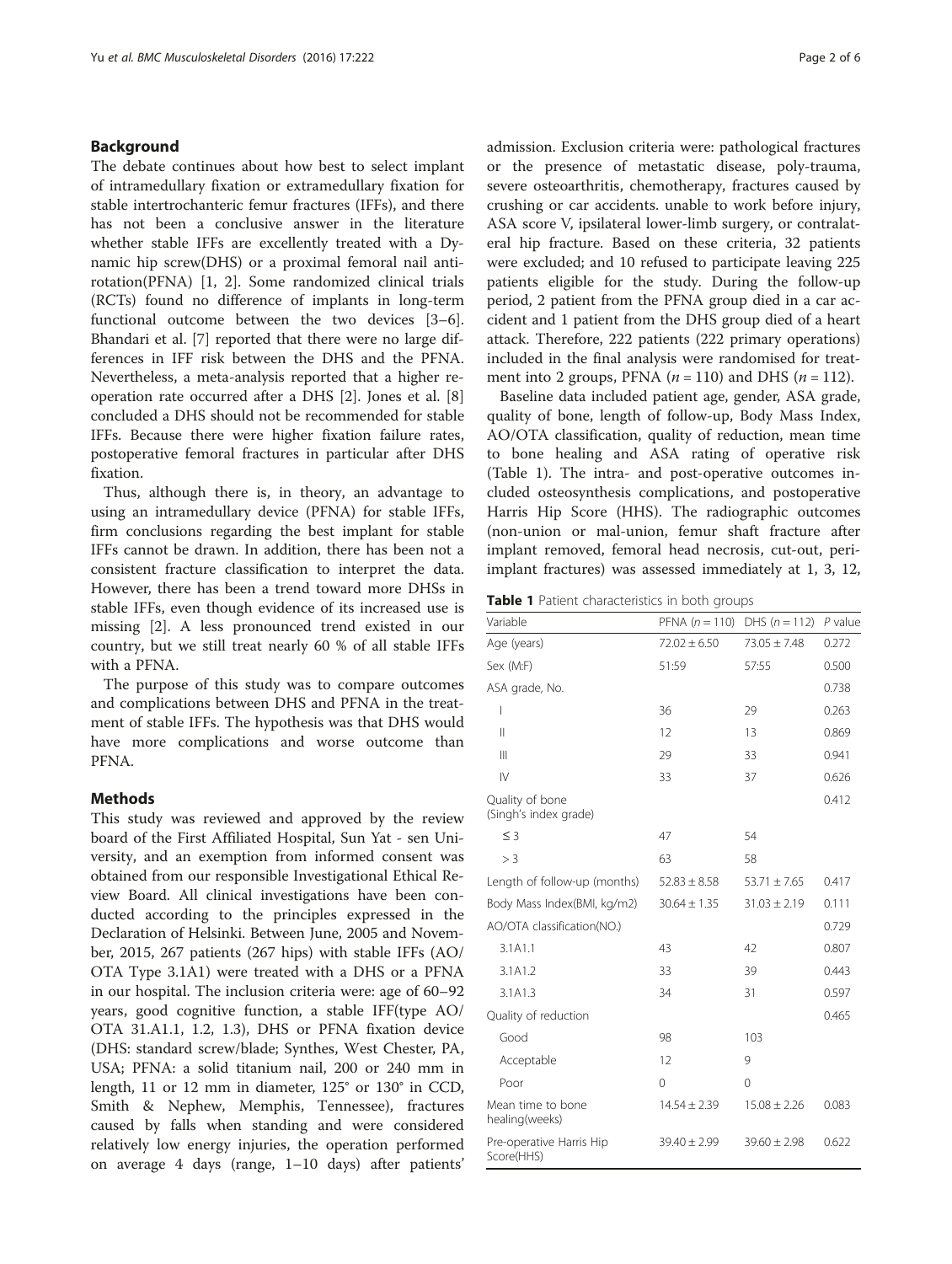<span id="page-2-0"></span>15, 18, 21, 24, 36, 48 months postoperatively and final follow-up.

Each patient was given a single-dose antibiotic teicoplanin (Aventis Pharma, Kings Hill, United Kingdom) at 30 min preoperatively. The operation was performed under spinal anaesthesia with the patient on a standard fracture table and in the supine position. Following closed reduction under image intensifier control, each patient was treated with DHS or PFNA fixation device. All of the operations were performed in the same institution by experienced orthopaedic surgeons (WY, YL, JY, GZ). The technique used was standard protocols, which was identical to that described by Mereddy et al. [\[9](#page-5-0)] for PFNA and Little et al. [\[10](#page-5-0)] for DHS. After surgery, standard rehabilitation instructions were given by a physiotherapist.

Mal-union was defined as less than 50 % contact between the proximal and distal fragments or collodiaphyseal angle (CCD) of less than 120°. Non-union was defined as lack of union after six months of follow-up. Deep wound infection and superficial wound infection was respectively defined as an established infection beneath the fascia requiring surgical revision and a cutaneous or subcutaneous infection requiring antibiotic therapy. Implant failure was defined as any condition which would necessitate revision surgery with change of implant. All other complications were noted [\[11](#page-5-0)].

#### Statistical analysis

The statistical analysis was performed using SPSS software (Version 22.0; SPSS Inc, Chicago, IL, USA) for all statistical analyses. Student  $t$  test was used for quantitative variables between two groups. Data were expressed as Mean ± SD (standard deviation). Categorical variables were analysed by the chi-square test or Fisher exact test where appropriate. A p value of less than 0.05 was taken as significant.

### Results

One hundred and eight male patients and 114 female patients were evaluated in this study. Group PFNA had 51 (46.4 %) men and 59 (53.6 %) women. Group DHS had 57 (50.9 %) men and 55 (49.1 %) woman. No significant difference in sex existed in the PFNA and DHS groups ( $P = 0.500$ ). The average age was 72.02 years old (range, 60–90 years, SD 6.50) in Group PFNA and 73.05 years old (range, 60–91 years, SD 7.48) in Group DHS  $(P = 0.272)$ . A mean follow-up period was 53 months (range, 48–60 months) (Table [1](#page-1-0)).

## Harris hip scores

Both groups demonstrated varied postoperative Harris Hip Score(HHS) from pre-operatively to the last followup at an average of 56 and 55 months for the PFNA-II and DHS groups, respectively. During follow-up period, Group PFNA improved from  $39.40 \pm 2.99$  to  $87.62 \pm$ 7.53, and Group DHS improved from  $39.60 \pm 2.98$  to 84.44 ± 7.95. Since 12 months postoperatively, significant differences existed in postoperative HHS between the two groups (P <0.05), and Group PFNA was higher than Group DHS in terms of postoperative HHS (Table 2).

### Major complications

Orthopaedic and non-orthopaedic complications occurred in both the PFNA group and the DHS group. The complication rate in Group DHS was 34.8 % (39/ 112 patients affected), compared to 16.4 % (18/110 patients affected) in Group PFNA. Eighteen complications in 12 patients were observed in the PFNA group, including periprosthetic fracture, femur shaft fracture after implant removed, prosthetic instability, limb length discrepancy(>2.5 cm), mal-union, non-union, cut-out, abductor tendon deficiency, Brooker class 4 heterotopic ossification, intraoperative nerve injury, periprosthetic infection, and atrial fibrillation. Which complication related to which approach was reflected in Table [3.](#page-3-0)

In Group DHS, orthopaedic complications were significantly more common, at a rate of 29.5 % ( $p = 0.001$ ); 42 orthopaedic complications in 33 patients occurred in this group. In Group PFNA, a 10.9 % (12/110 patients affected) orthopaedic complication rate existed, Group DHS was higher than Group PFNA with regard to orthopaedic complications ( $P = 0.001$ ). Femur shaft fracture after implant removed in the DHS group  $(n = 10)$ was more than in the PFNA group  $(n = 3)$   $(P < 0.05)$ . No significant difference existed in medical complications between the groups  $(P = 0.974)$  with 6 of 112 (5.04 %) patients affected in Group DHS and 6 of 110 (5.5 %) patients affected in Group PFNA.

| Table 2 Study measurements of the Harris Hip Score between          |
|---------------------------------------------------------------------|
| the 2 groups for Harris hip score for 1, 2, 12, 15, 18, 21, 24, 36, |
| 48 Months postoperatively, and at final follow-up                   |

|                           | PFNA $(n = 110)$ | DHS $(n = 112)$  | p value |
|---------------------------|------------------|------------------|---------|
| 1 Months Postoperatively  | $75.36 \pm 4.68$ | $74.46 \pm 4.42$ | 0.139   |
| 2 Months Postoperatively  | $86.39 + 3.50$   | $85.93 + 3.78$   | 0.346   |
| 12 Months Postoperatively | $88.24 + 4.07$   | $87.25 + 4.54$   | 0.090   |
| 15 Months Postoperatively | $86.75 + 3.91$   | $85.26 + 3.14$   | 0.002   |
| 18 Months Postoperatively | $86.52 + 3.65$   | $84.13 + 2.47$   | 0.000   |
| 21 Months Postoperatively | $87.05 + 4.24$   | $85.30 + 3.08$   | 0.001   |
| 24 Months Postoperatively | $88.51 \pm 4.18$ | $86.44 + 3.17$   | 0.000   |
| 36 Months Postoperatively | $88.35 + 4.21$   | $86.28 + 3.33$   | 0.000   |
| 48 Months Postoperatively | $88.55 \pm 4.07$ | $86.02 \pm 3.37$ | 0.000   |
| At final follow-up        | $87.62 + 7.53$   | $84.44 + 7.95$   | 0.002   |
|                           |                  |                  |         |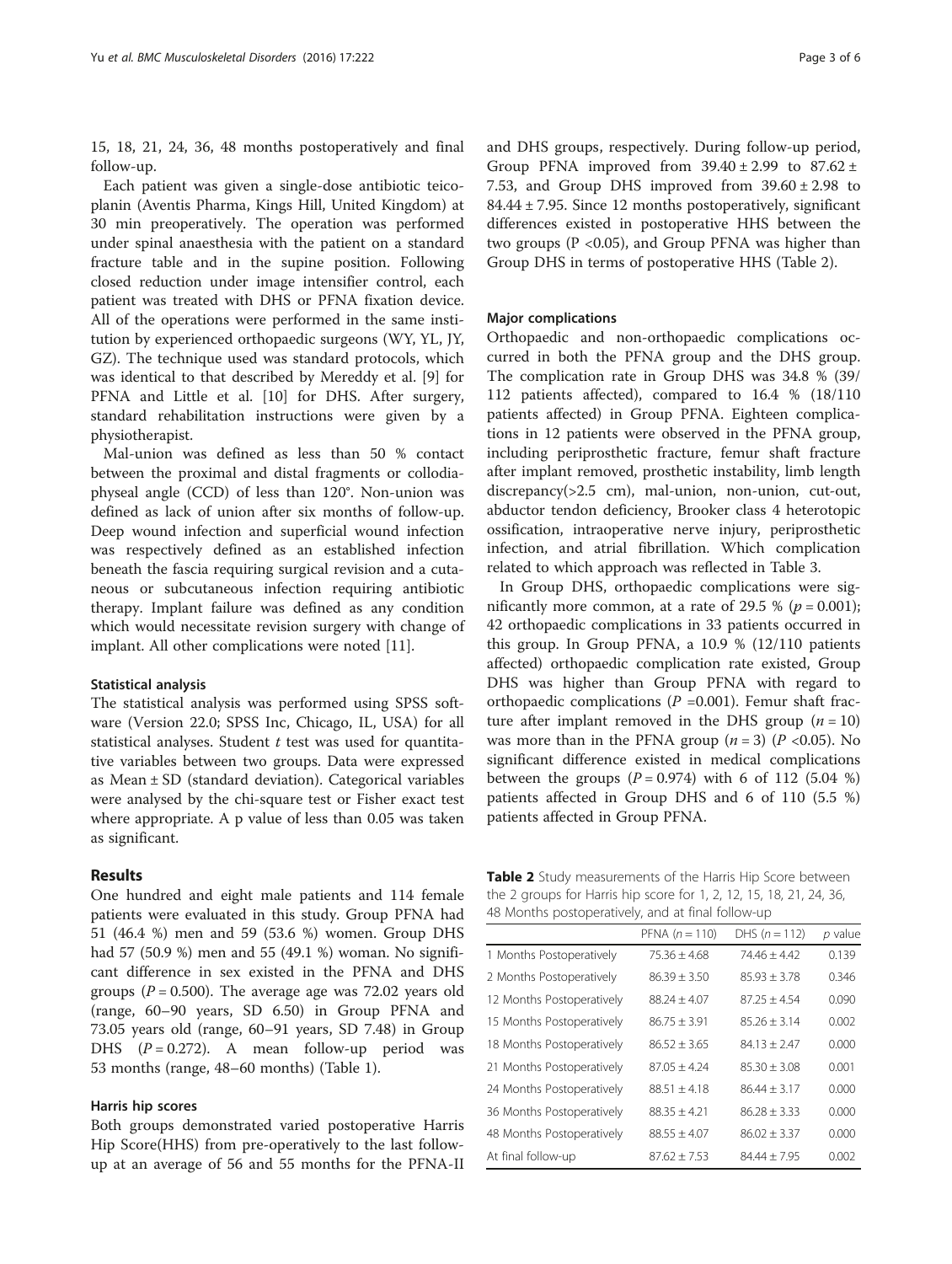<span id="page-3-0"></span>Table 3 The main results of the research

| Variable                                         | PFNA $(n = 110)$ | DHS $(n = 112)$ P value |       |
|--------------------------------------------------|------------------|-------------------------|-------|
| Total complications                              | 25               | 50                      |       |
| Patients affected                                | 18 (16.4 %)      | 39 (34.8 %)             | 0.002 |
| Medical complications                            | 7                | 8                       |       |
| Patients affected                                | $6(5.5\%)$       | 6(5.4%                  | 0.974 |
| Pressure sore                                    | 2                | 3                       |       |
| Pulmonary infection                              | 1                | 1                       |       |
| Urinary tract infection                          | 1                | 1                       |       |
| Deep venous thrombosis                           | 1                | 1                       |       |
| Atrial fibrillation                              | 1                | 1                       |       |
| Acute renal failure                              | 0                | 0                       |       |
| Other                                            | 1                | 1                       |       |
| Orthopaedic complications                        | 18               | 42                      |       |
| Patients affected                                | 12 (10.9 %)      | 33 (29.5 %)             | 0.001 |
| Periprosthetic fracture                          | 1                | 5                       |       |
| Femur shaft fracture<br>after implant removed    | 3                | 10                      | 0.049 |
| Prosthetic instability                           | 1                | 4                       |       |
| limb length discrepancy<br>(>2.5 cm)             | 1                | 1                       |       |
| Malunion                                         | 1                | 2                       |       |
| Nonunion                                         | $\mathfrak{D}$   | 4                       |       |
| Cutout                                           | 1                | 3                       |       |
| Abductor tendon<br>deficiency                    | 3                | 2                       |       |
| Heterotopic ossification                         | 1                | 2                       |       |
| Intraoperative nerve injury                      | 1                | 3                       |       |
| Implant failure                                  | 1                | 1                       |       |
| Aseptic loosening                                | 0                | 1                       |       |
| Periprosthetic infection                         | 1                | 2                       |       |
| Osteolysis with well-fixed<br>implants           | 0                | 1                       |       |
| Wound infection                                  | 1                | 1                       |       |
| Reoperation required in one<br>year follow-up    | O(0.0 %)         | 6(5.4 %)                | 0.029 |
| Reoperation required in two<br>years follow-up   | 1(0.9 %)         | 4(8.9%)                 | 0.035 |
| Reoperation required in three<br>years follow-up | 1(1.8 %)         | 2(10.7 %)               | 0.006 |
| Reoperation required in four<br>years follow-up  | 3(4.5 %)         | 2(12.5 %)               | 0.034 |
| Reoperation required at last<br>follow-up        | 2(6.4 %)         | 1(13.4 %)               | 0.080 |

## **Discussion**

Currently, there is no consensus regarding which implant (a DHS or a PFNA) is the best implant for stable IFFs [[10\]](#page-5-0). The study was initiated to compare DHS and PFNA for differences in outcomes, based on the hypothesis that DHS would have more complications and worse outcome than PFNA in the treatment of stable IFFs (type AO/OTA 31.A1). Many authors comparing DHS devices with PFNA devices in stable IFF pointed out no obvious differences among the results of treatments with either DHS or PFNA implant [\[2](#page-5-0), [12](#page-5-0), [13\]](#page-5-0). However, to our knowledge, no comparison was performed in terms of post-operative femoral fractures after implant removal, postoperative HHS, and reoperation rate during post-operative follow-up assessment of a minimum 4 years in literature.

In this study, we compared PFNA and DHS fixations for the treatment of stable IFFs. Our results suggested that PFNA device was better than DHS device, as indicated by significantly less total complications, less orthopaedic complications, less post-operative femoral fractures after implant removal, less reoperation rate, and higher postoperative HHS (Tables [2](#page-2-0) and 3). Furthermore, our results highlight the fact that patients with stable IFFs may not always need DHS fixation, which, though a satisfactory short-term effect, carries an increased risk of post-operative problems and complications.

Despite some studies have shown there is the superiority of PFNA over DHS in the treatment of stable IFFs [[2](#page-5-0), [3, 14](#page-5-0), [15](#page-5-0)], there has been a trend toward more DHSs in stable IFFs [\[2](#page-5-0)]. Historically, a higher reoperation rate have been observed after DHS compared with after PFNA. Our study showed a higher rate of post-operative femoral fractures after DHS removal than after PFNA removal for stable IFFs. Reoperation percentages of 6.4 and 13.4 % for the PFNA and DHS groups at last followup were comparable to rates in the most recent studies [[5, 16, 17\]](#page-5-0). This finding parallels previous clinical findings for reoperation percentages. Most studies underlined that the rates of reoperation and post-operative femoral fractures after implant removal were higher after using a DHS than after a PFNA [[1](#page-5-0), [2](#page-5-0), [18](#page-5-0)]. We also found the rates were slightly higher than those published for stable IFFs in many review studies but were lower than those published in the most recent studies [[5, 19\]](#page-5-0). Although the rates of reoperations or post-operative femoral fractures after two implants removal are varied in many studies, the consistent difference in the two groups appears to have existed. In our study many patients underwent reoperations on account of postoperative femoral fractures after implant removal. Reoperation rate was higher in DHS devices, nevertheless, only implant removal was significant. Moreover, postoperative femoral fractures reported in many literature fail to give a clear distinction between peri-implant fractures and post-operative femoral fractures after implant removal in updated reviews [\[20, 21\]](#page-5-0). Zhang et al. [\[1](#page-5-0)] assessed the change of postoperative femoral fracture rates after implant (DHS or PFNA) removal with time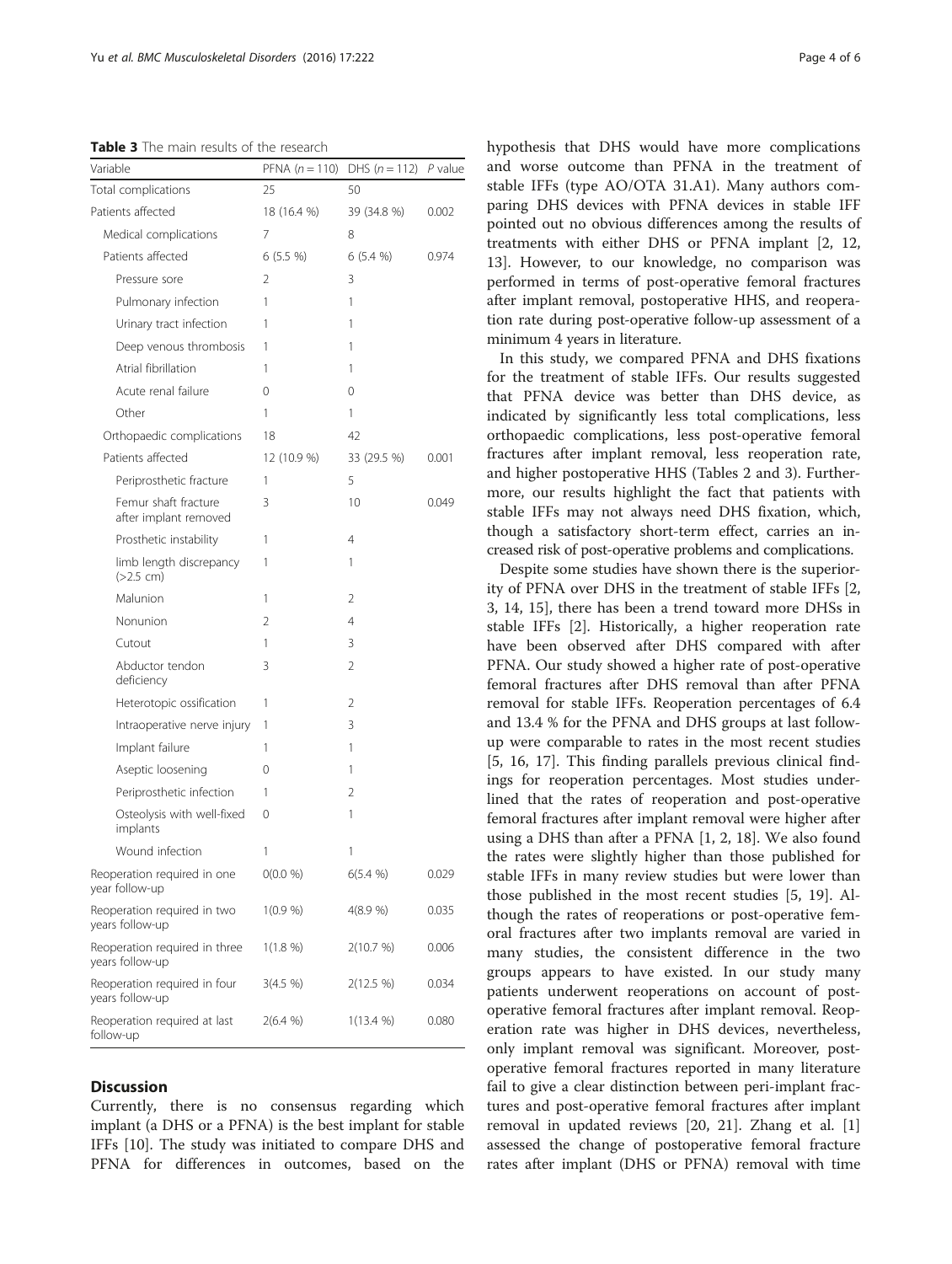and failed to observe more femoral fractures and differences between two implants. Also, their studies failed to conclude a similar time- dependent change for either implant. However, our study showed reoperation rate was higher after DHSs of stable IFFs, and 6 reoperations (5.4 %) in Group DHS in 1-year follow-up were caused by peri-implant fractures, which is in contrast to a 6 % rate in early study [\[22\]](#page-5-0). Currently, there is no consensus that DHS device in stable IFFs would reduce incidence of peri-implant fractures. However, it is abundantly clear that the design and composition of the implant affect bone loss and an important mechanism is through stress-shielding, which does not mean that the baseline bone mineral density value predicting subsequent periimplant fractures is irrelevant [[23](#page-5-0)]. When patient loads the skeleton with higher loads, it responds with greater stress-shielding. If this scenario would continue longer, it is hard to avoid fracture caused by stress-shielding. As the stress-shielding induced by DHS could lead to more bone loss than that by PFNA, it is easy to understand that, more often than not, post-operative femoral fractures after implant removal is observed in the DHS group at a later stage.

The assessment of functional outcome for patients with stable IFFs has been suggested to use postoperative HHS [\[24](#page-5-0)]. We found obvious difference in postoperative HHS existed between the groups after 1 postoperative year. In line with our results, two studies suggested that there were major differences in postoperative HHS between two implants in stable IFFs [\[1, 2\]](#page-5-0). Our finding of major differences in postoperative HHS between the groups seemed to indicate that reoperation rate was enough to influence postoperative HHS. After 1 postoperative year (after implant removal), but more patients in the two groups rated their postoperative HHS. Although the differences were temporary and minor, the postoperative HHS reflects important functional outcome related to an ability to maintain patient's independence. Postoperative HHS has been inconsistent in many studies comparing the DHS and PFNA devices in stable IFFs [[12, 13](#page-5-0)]. In a RCT comparing the PFNA devices versus the DHS devices in stable IFFs at 0.6–1 postoperative year, the authors pointed out no difference in postoperative HHS between the groups [\[25](#page-5-0)]. However, in another recent randomized clinical study, the authors found obvious difference in postoperative HHS at 1 postoperative year [[4\]](#page-5-0). On the whole, the latest review of RCTs comparing the DHS and PFNA devices in stable IFFs reported no difference existed regarding postoperative HHS [[6\]](#page-5-0), which was not in line with our results (Table [2](#page-2-0)). This was likely due to their shorter duration of follow-up (0.6- 1 postoperative year), and a conclusion was drawn without implants removal, which might not be an objective assessment.

Most literature have reported that hip and thigh pain was common when patients were treated using DHS or PFNA [\[6](#page-5-0), [26\]](#page-5-0). Our study demonstrated 58 % of patients with hip and thigh pain were observed during the follow-up period with no significant impact on postoperative function outcome. To our knowledge, the pain appeared to be associated with damage to the gluteus medius tendon.

Despite our consistent findings from the orthopaedic departments represented in our study, there were several limitations to our study. First, it is a retrospective study with all the problems inherent with this methodology. Second, patient- and surgeonrelated confounders may have existed. Third, this study is observational and it is possible that we did not address every potential confounding variable in our analyses. Fourth, due to a retrospective study, it is possible that variables contribute to complications were unaccounted for in this study. Fifth, postoperative functional assessment using HHS instead of the EQ-5D questionnaire. Sixth, the follow-up period was relatively short. Potential long-time problems associated with implants may yet occur. Accordingly, the large number of patients in a long-time follow-up study could add valuable information.

## Conclusion

Our study showed a higher rate of reoperations mainly caused by femoral fractures after implant removal after use of the DHS than after the PFNA in stable IFFs. In addition, there were clinically relevant differences in postoperative HHS after the 1 year follow-up assessments (implant removed). This study had several limitations, however, our results seemed to be in accordance with some meta-analyses of RCTs. Although there is a trend that the DHS device appeared to be the preferred treatment for stable IFFs compared with PFNA device.

## Availability of data and materials

The datasets supporting the conclusions of this article are included within the article.

#### Abbreviations

BMI: body mass index.; CCD: collodiaphyseal angle; DHS: dynamic hip screw; HHS: Harris hip score; IFF: intertrochanteric femur fracture; PFNA: proximal femoral nail anti-rotation; SD: standard deviation.

#### Competing interests

The authors declare that they have no competing interests.

#### Authors' contributions

WY performed the data collection and analysis and participated in manuscript writing. XFZ, YX, and JH performed the database setup and statistical analysis. WY, YL, JY, and GZ performed the operations. XCZ and ZY participated in the study design and coordination and helped to draft the manuscript. All authors read and approved the final manuscript.